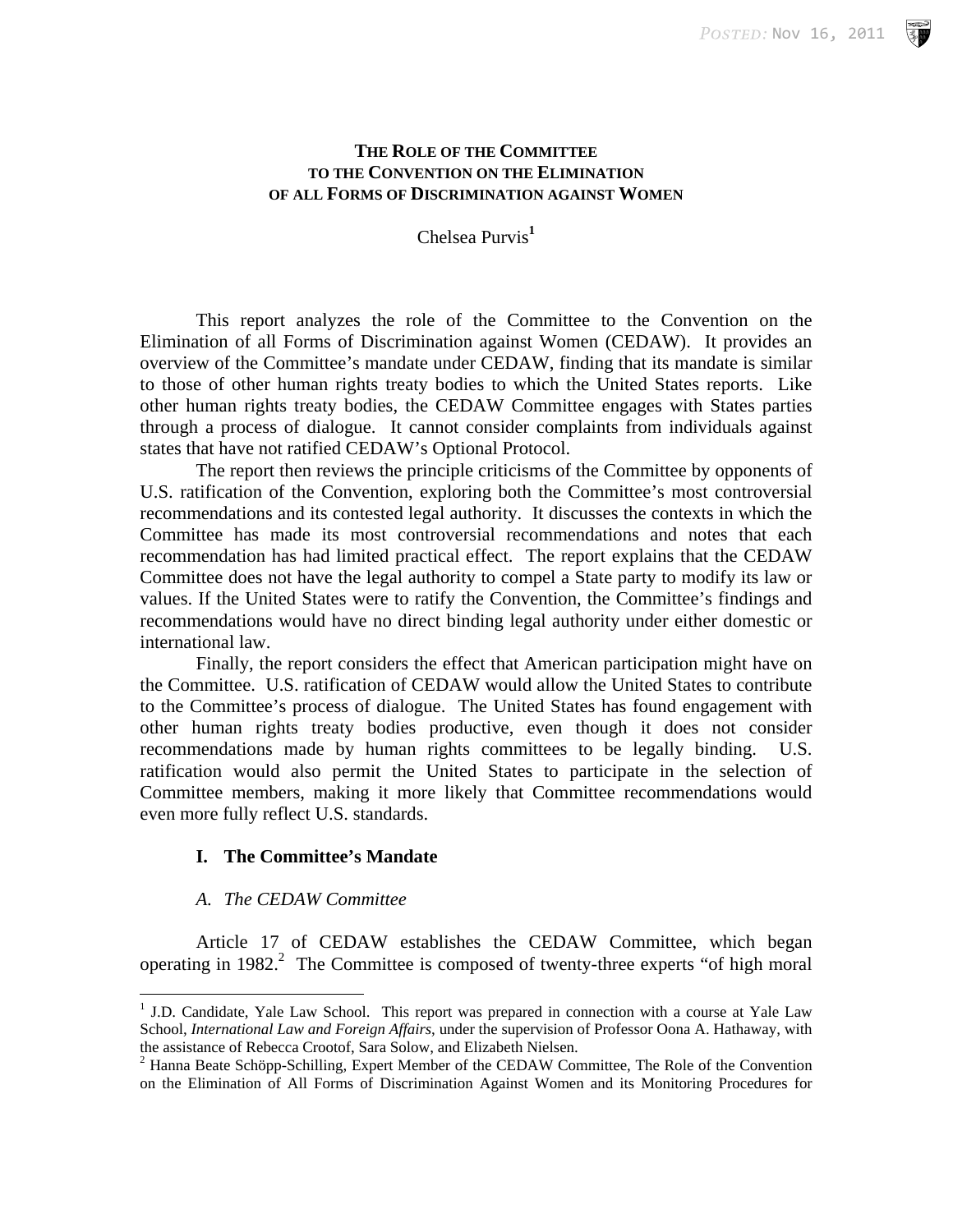standing and competence in the field covered by the Convention."<sup>3</sup> The Convention states that the Committee serves the purpose of "considering the progress made in the implementation of" CEDAW.<sup>4</sup> The Committee describes its own mandate in similar terms: "The Committee's mandate is very specific: it watches over the progress for women made in those countries that are the States parties" to CEDAW and "monitors the implementation of national measures" to fulfill States parties' legal obligations under the Convention.<sup>5</sup>

 The Committee's core functions are to review States parties' reports to the Committee, to take part in discussions with government officials, and to comment on country performance. The Committee "developed . . . [t]his procedure of actual dialogue," which it deems valuable "because it allows for an exchange of views and a clearer analysis of anti-discrimination policies in various countries."6 While the Committee offers focused comments to countries, it also issues general recommendations to raise awareness on certain issues.<sup>7</sup>

### *B. Comparison with Similar Committees*

 The Committee's mandate is similar to the mandates of other international human rights committees to which the United States currently reports. For example, the Convention on the Elimination of Racial Discrimination (the CERD Committee), the Convention Against Torture (the CAT Committee), the International Covenant on Civil and Political Rights (the Human Rights Council or HRC), and the Inter-American Convention on Human Rights (the Inter-American Commission) all have associated committees. All of these committees are involved in a "periodic reporting process" with States parties, including the United States—a process that is understood to be a "quintessential function of human rights treaty bodies."8 The United States also reports to the Committee for the Rights of the Child (CRC Committee).<sup>9</sup>

 $^7$  *Id.* 

Achieving Gender Equality in Political Representation, Presentation Before the International Institute for Democracy and Electoral Assistance (IDEA)/CEE Network for Gender Issues Conference on The Implementation of Quotas: European Experiences (October 22-23, 2004), *available at*  www.quotaproject.org/CS/CS\_Cedawbudapest04BSS.pdf.

<sup>&</sup>lt;sup>3</sup> Convention on the Elimination of all Forms of Discrimination against Women art. 17, Dec. 18, 1979, 1249 U.N.T.S. 13 [hereinafter CEDAW].

 $^{4}$  *Id.* 

<sup>5</sup> *Committee on the Elimination of Discrimination against Women*, UNITED NATIONS, http://www.un.org/womenwatch/daw/cedaw/committee.htm (last visited October 18, 2010). <sup>6</sup> *Id.* 

<sup>8</sup> Tara J. Melish, *From Paradox to Subsidiarity: The United States and Human Rights Treaty Bodies*, 34 YALE J. INT'L L. 389, 405 (2009).

<sup>&</sup>lt;sup>9</sup> Although the U.S. has not ratified the Convention on the Rights of the Child, it has ratified two Optional Protocols under the Convention*. Id.* at 404 n. 75. These Optional Protocols stipulate that states can be parties to the Protocols without being parties to the Convention. *See* Optional Protocol to the Convention on the Rights of the Child on the Involvement of Children in Armed Conflicts art. 9(2), G.A. Res. 54/263, Annex I, U.N. GAOR, 54th Sess., Supp. No. 49, U.N. Doc. A/54/49 (May 25, 2000); Optional Protocol to the Convention on the Rights of the Child on the Sale of Children, Child Prostitution, and Child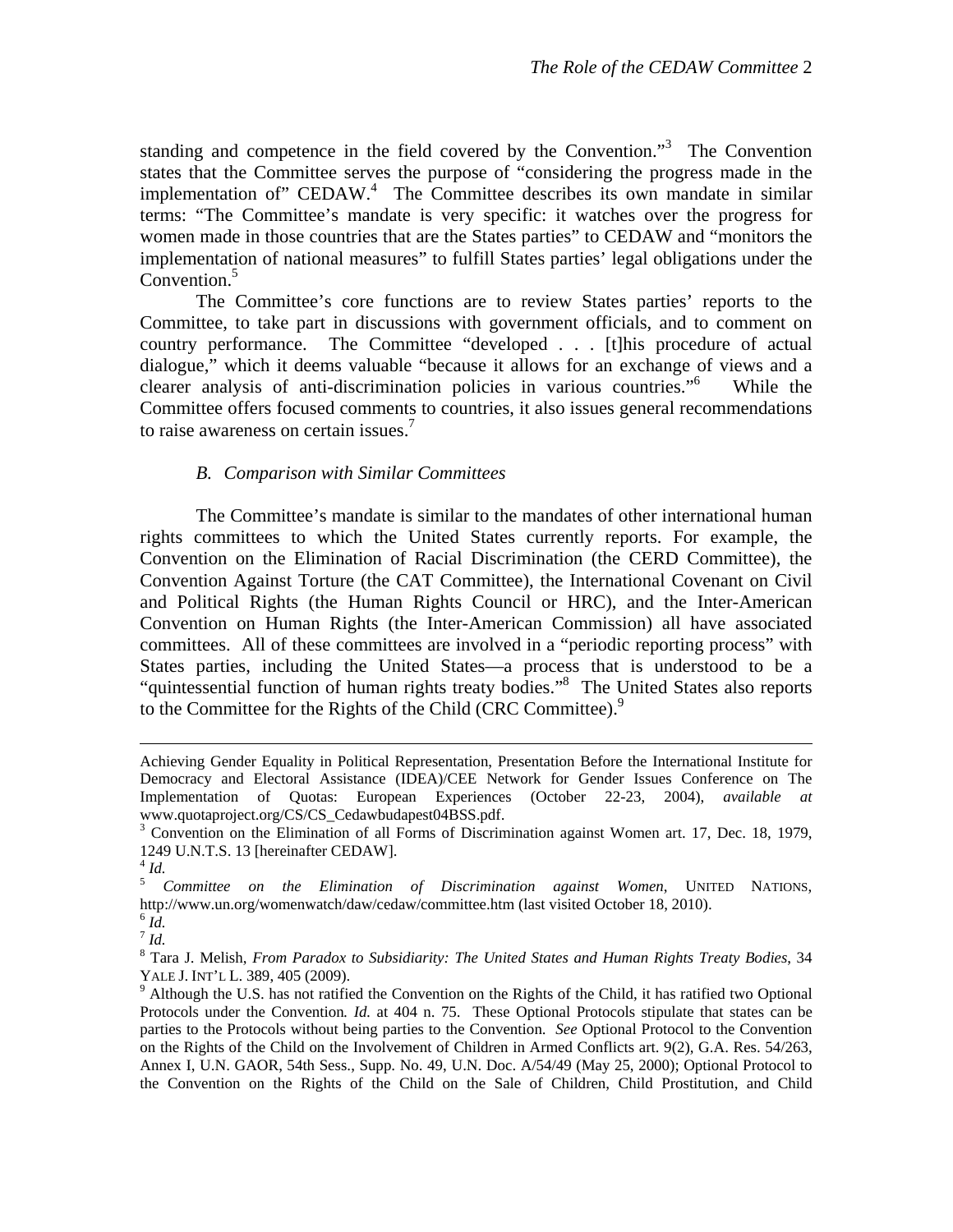In general, the United States has tended to take the periodic reporting process for the various human rights committees more seriously than many other states. While "many states . . . submit incomplete or insufficiently inclusive reports" to treaty bodies, the United States "closely hews to the committee-issued guidelines in preparing its consistently lengthy and comprehensive submissions."<sup>10</sup> For the United States, submissions "are large and complex undertakings, involving substantial coordination with relevant U.S. Government agencies in the writing of book-length submissions."<sup>11</sup>

 The CEDAW Committee also resembles other UN treaty-bodies, as well as the Inter-American Commission, in its effort to create a process of "constructive dialogue."<sup>12</sup> For the typical UN treaty body, this dialogic process works as follows: A State party submits a report to the relevant committee; the committee provides the state with questions to be discussed at hearings in Geneva; the state presents written and oral reports at this hearing; and finally, after considering these reports, the committee produces its own report which "identifies areas of progress and areas of concern with the state's human rights achievement" and offers conclusions and recommendations.<sup>13</sup> As with the written step of the periodic reporting process, the United States takes the in-person procedures seriously for the treaties to which it is a State party. It sends "large, highlevel interagency delegations" to Geneva and to the Organization of American States to take part in discussions with human rights treaty bodies.<sup>14</sup>

 The CEDAW Committee can only consider complaints from individuals if a State party has separately agreed to an Optional Protocol.<sup>15</sup> Of the 186 states that are party to CEDAW,<sup>16</sup> just over half (100) are parties to the Protocol.<sup>17</sup> This optional complaint

Pornography art. 13(2), G.A. Res. 54/263, Annex, U.N. GAOR, 54th Sess., U.N. Doc. A/RES/54/263 (May 25, 2000).<br> $^{10}$  *Id.* at 407.

<sup>&</sup>lt;sup>11</sup> *U.S. Treaty Reports*, U.S. DEPARTMENT OF STATE, http://www.state.gov/g/drl/hr/treaties/ (last visited

Oct. 20, 2010).<br><sup>12</sup> Melish, *supra* note 8, at 407.

<sup>13</sup> *Id.* at 407.<br><sup>14</sup> *Id.* at 408.<br><sup>15</sup> "Communications may be submitted by or on behalf of individuals or groups of individuals, under the jurisdiction of a State Party, claiming to be victims of a violation of any of the rights set forth in the Convention

by that State Party. Where a communication is submitted on behalf of individuals or groups of individuals, this shall be with their consent unless the author can justify acting on their behalf without such consent." G.A. Res. 54/4, art. 2, U.N. GAOR, 54th Sess., Supp. No. 49, U.N. Doc. A/54/49, (Vol. I), (Dec. 22. 1999). There is no similar Optional Protocol to the Inter-American Convention on Human Rights. Individuals can bring allegations of American violations of the American Declaration on the Rights and Duties of Man (the Declaration) to the Inter-American Commission. The United States has participated thoroughly in these hearings despite the fact that it has not signed any Protocol assenting to such adjudications, and in fact claims arguing that the Declaration is not a binding treaty. *See* Melish, *supra* note 8, at 411-413. 16 *Status, Convention on the Elimination of All Forms of Discrimination against Women*, UNITED NATIONS

TREATY COLLECTION, http://treaties.un.org/Pages/ViewDetails.aspx?src=TREATY&mtdsg\_no=IV-8&chapter=4&lang=en (last visited Oct. 20, 2010).

<sup>17</sup> *Status, Optional Protocol to the Convention on the Elimination of All Forms of Discrimination against Women*, UNITED NATIONS TREATY COLLECTION,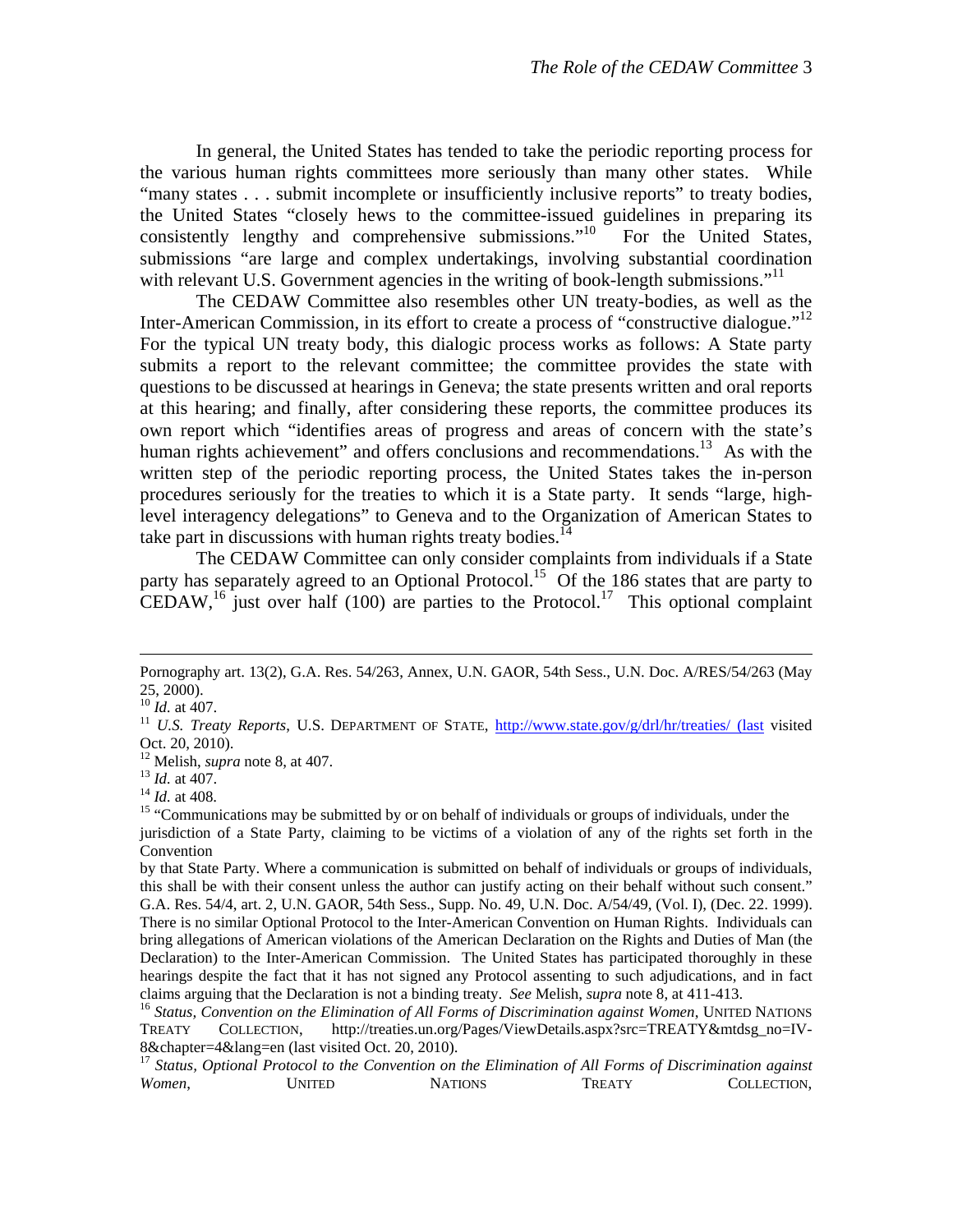mechanism again resembles other UN human rights committees to which the United States reports, particularly the CAT Committee<sup>18</sup> and the HRC (in both cases, the United States has declined to opt into the individual complaint procedure).<sup>19</sup> Outside the Optional Protocol process, the CEDAW Committee "has no competence under the Convention to consider complaints from individuals or governments.<sup>",20</sup> In this respect, the Committee's reach is weaker than both the  $CAT<sup>21</sup>$  and CERD Committees,<sup>22</sup> which are permitted to investigate complaints of treaty violations without State party permission using an "early warning/urgent action procedure."<sup>23</sup>

# **II. Criticisms of the Committee**

 Those who criticize the CEDAW Committee usually do so in the course of criticizing the CEDAW treaty as a whole. The core concern that critics express is that the Committee makes recommendations inconsistent with U.S. law and values, and therefore the United States would have to change its law or values if it were to ratify the treaty. We will address this criticism by, first, examining the Committee's most controversial recommendations and, second, by describing the legal status of the Committee's recommendations.

# *A. The Committee's Controversial Recommendations*

 In 2002, as the Senate Committee on Foreign Relations was preparing a report to the Senate recommending that the United States ratify CEDAW, then-Secretary of State Colin Powell and Assistant Attorney General Daniel Bryant wrote to express opposition to ratification.<sup>24</sup> Both worried that, should the United States ratify, it might be forced to

http://treaties.un.org/Pages/ViewDetails.aspx?src=TREATY&mtdsg\_no=IV-8-b&chapter=4&lang=en (last visited Oct. 20, 2010).

<sup>&</sup>lt;sup>18</sup> "A State Party to this Convention may at any time declare under this article that it recognizes the competence of the Committee to receive and consider communications from or on behalf of individuals subject to its jurisdiction who claim to be victims of a violation by a State Party of the provisions of the Convention. No communication shall be received by the Committee if it concerns a State Party which has not made such a declaration." Convention Against Torture and other Cruel, Inhuman or Degrading Treatment or Punishment art. 22 ¶ 1, Dec. 10, 1984, S. Treaty Doc. No. 100-20 (1988), 1465 U.N.T.S. 85 [hereinafter Convention Against Torture].

 $19$  "No communication shall be received by the Committee if it concerns a State Party to the Covenant which is not a Party to the present Protocol." First Optional Protocol to the International Covenant on Civil and Political Rights art. 1, Dec. 16, 1966, 999 U.N.T.S. 302.

<sup>&</sup>lt;sup>20</sup> S. COMM. ON FOREIGN RELATIONS, CONVENTION ON THE ELIMINATION OF ALL FORMS OF DISCRIMINATION AGAINST WOMEN, S. EXEC. REP. 107-9, at 5 (2d Sess. 2002).<br><sup>21</sup> Convention Against Torture, *supra* note 18, art. 20.<br><sup>22</sup> Committee on the Elimination of Racial Discrimination - Early-Warning Measures and Ur

*Procedures*, OFFICE OF THE UNITED NATIONS HIGH COMMISSIONER FOR HUMAN RIGHTS**,**  http://www2.ohchr.org/english/bodies/cerd/early-warning.htm#about.<br><sup>23</sup> Melish, *supra* note 8, at 410.<br><sup>24</sup> Letter from Colin L. Powell, Secretary of State, to Joseph R. Biden, Chair, Senate Committee on Foreign

Relations (July 8, 2002) [hereinafter Powell Letter], *in* S. COMM. ON FOREIGN RELATIONS, *supra* note 20, at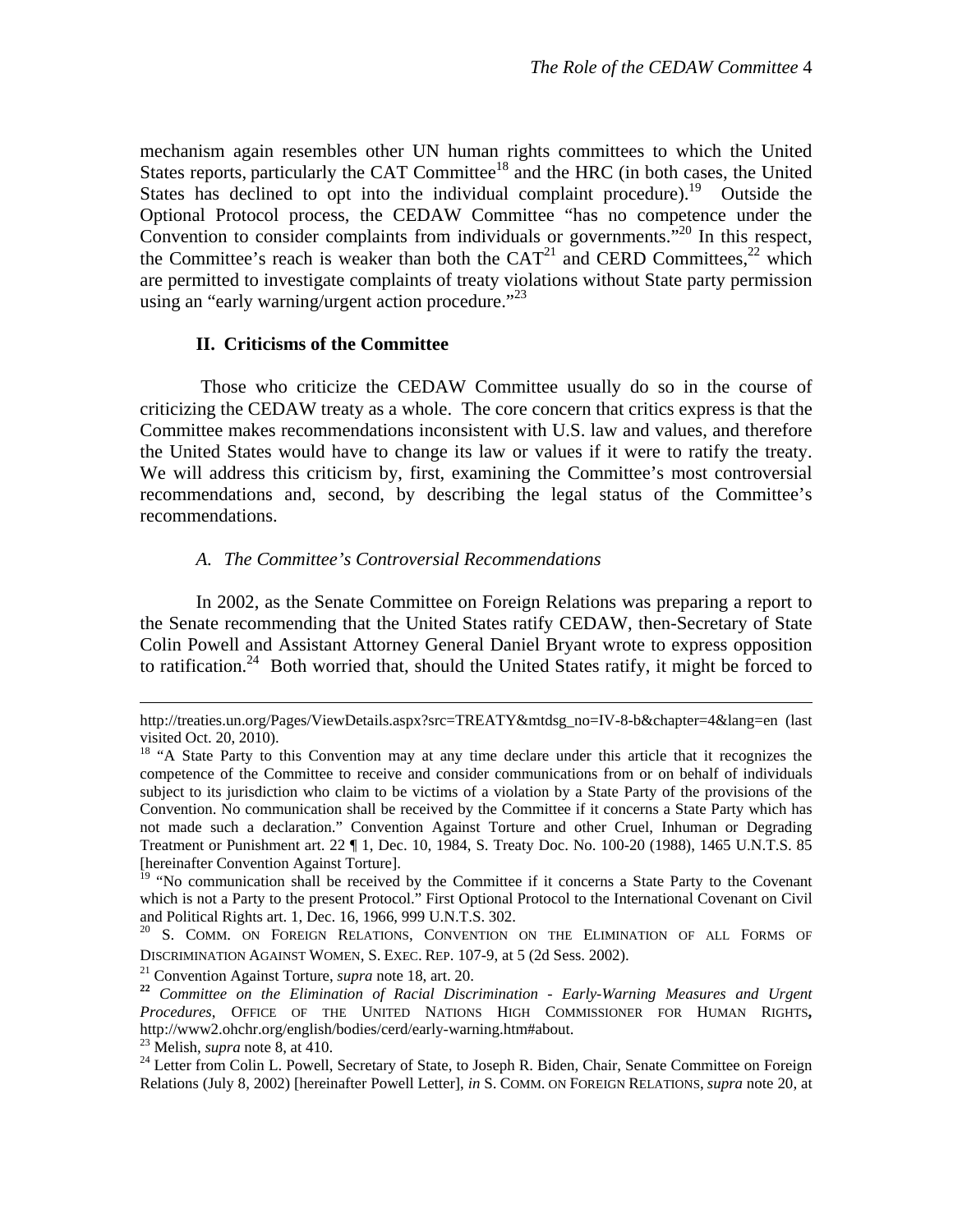change its domestic law or values to conform to the CEDAW Committee's recommendations. Secretary Powell and Assistant Attorney General Bryant described several Committee recommendations as especially troublesome, and their worries have been echoed by other critics.

1. Mother's Day

Secretary Powell and Assistant Attorney General Bryant noted with disapproval the Committee's 2000 report on Belarus.<sup>25</sup> In its Concluding Observations in that report, the Committee had stated that it was "concerned by the continuing prevalence of sex-role stereotypes and by the reintroduction of such symbols as a Mothers' Day and a Mothers' Award, which it sees as encouraging women's traditional roles."26 Assistant Attorney General Bryant argued that this statement was an example of the Committee "exploit[ing] CEDAW's vague text to advance positions contrary to American law and sensibilities."<sup>27</sup> Other opponents of CEDAW ratification have similarly criticized the Committee's statement to Belarus. $^{28}$ 

The Committee made the statement in its Concluding Observations as part of a broader, nuanced critique of the reinforcement of stereotypical female roles in Belarus. The Committee appears to have been troubled not with Mothers' Days in general but with Belarus's specific version of Mother's Day—particularly the Mother's Award, which is still given by the President of Belarus to Belarusian women who have given birth to and raised five or more children.<sup>29</sup> Taken in context, the Committee's recommendation was apparently aimed at promoting women's equal access to the labor market, a central goal of CEDAW. In the difficult transition to a market economy after the Cold War, Belarusian women—particularly rural women—suffered from marginalization in the labor market, a problem worsened because women were expected to bear the burden of domestic work.<sup>30</sup> Belarus's efforts to address women's marginalization in the labor market were problematic, according to the CEDAW Committee. Legislation "overemphasized women's traditional roles in the family and weakened their position in the labour market . . . . .<sup>31</sup> The Committee encouraged Belarus in 2000 to engage in a

 <sup>16-17;</sup> Letter from Daniel J. Bryant, Assistant Attorney General, to Joseph R. Biden, Chair, Senate Committee on Foreign Relations (July 26, 2002) [hereinafter Bryant Letter], *in* S. COMM. ON FOREIGN RELATIONS, *supra* note 20, at 17-19.<br><sup>25</sup> *Id.* <sup>25</sup> *CEDAW*, Comm. on the Convention on the Elimination of All Forms of Discrimination Against Women,

Concluding Observations on the Committee on the Elimination of Discrimination Against Women: Belarus, ¶ 361, UN Doc. A/55/38 (Jan. 31, 2000).<br><sup>27</sup> Bryant Letter, *supra* note 24, at 18.

<sup>&</sup>lt;sup>28</sup> See, e.g., Patrick Fagan, *Buyer Beware of CEDAW*, THE HERITAGE FOUNDATION OF AMERICA (2002), *available at* http://heritage.org/Research/Commentary/2002/08/Buyer-Beware-of-CEDAW.

<sup>29</sup> *President awards the Order of Mother to a number of Belarusian women for giving birth to and raising five and more children*, GOVERNMENT OF BELARUS (June 14, 2010), http://www.president.gov.by/en/press90692.html.

<sup>30</sup> Concluding Observations: Belarus, *supra* note 26, ¶ 340. 31 *Id.* ¶ 342.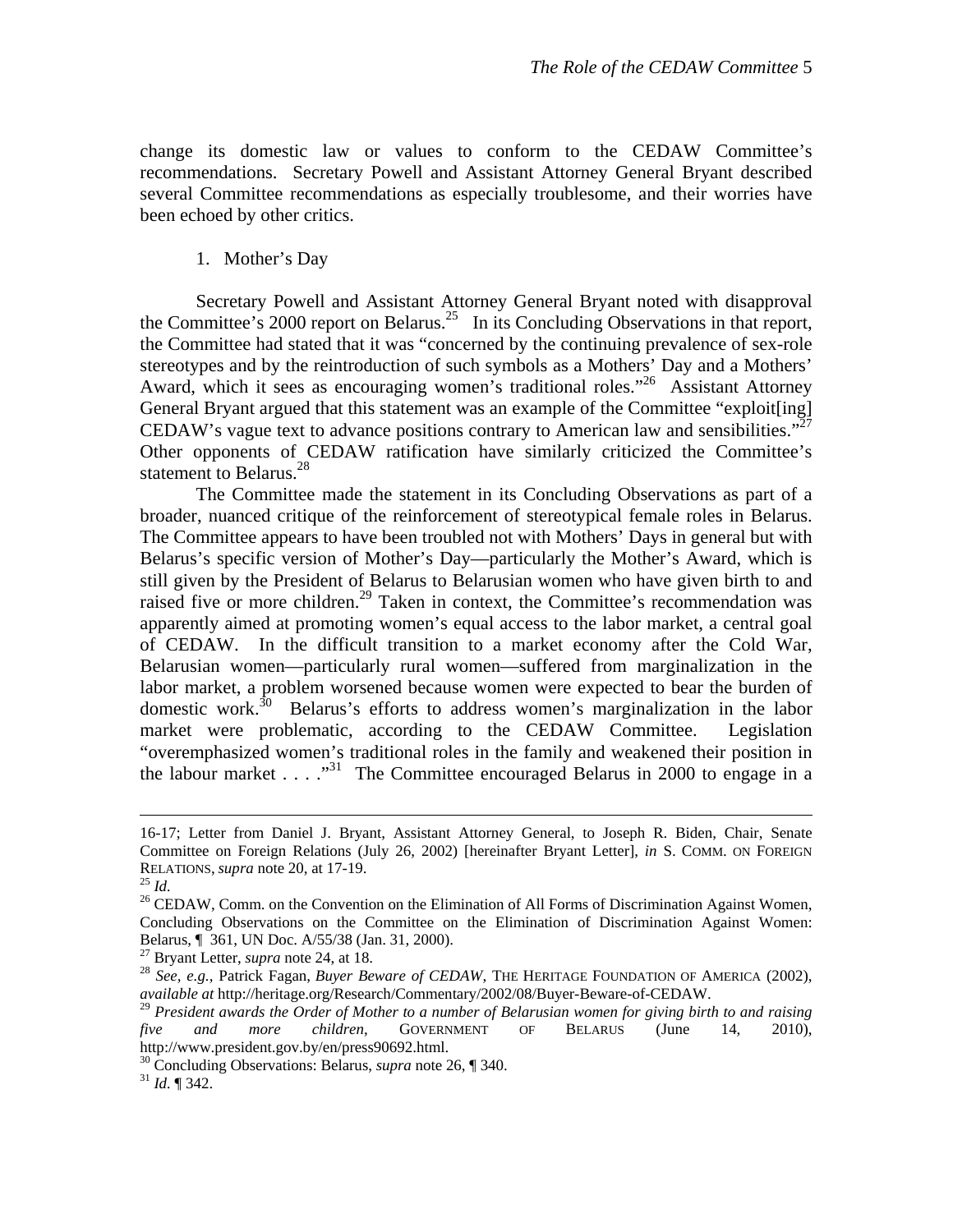legislative review so that "overly-protective" legislation would not prevent women from  $accessing$  employment.<sup>32</sup> Indeed, the language of the recommendation that drew fire noticeably echoes Article 5 of CEDAW, which requires that States parties "modify the social and cultural patterns of conduct of men and women, with a view to achieving the elimination of prejudices  $\dots$  based on  $\dots$  stereotyped roles for men and women.<sup>33</sup>

 The practical effect of the Committee's recommendation to Belarus was limited. When Belarus made its next submission to the Committee, the country had not addressed the institutionalized gender stereotyping that the Committee criticized in 2000. In 2004, the Committee again expressed its concerns about "the persistence of stereotypes relating to the roles and responsibilities of women and men in society, which tend to place responsibility for child rearing primarily on women."34 The Mother's Award which the Committee criticized was nonetheless awarded again in  $2010^{35}$ 

#### 2. The Decriminalization of Prostitution

 In their 2002 letters to the Senate Committee on Foreign Relations, Secretary Powell and Assistant Attorney General Bryant criticized another recommendation that has been controversial to opponents of the ratification: the Committee's 1999 recommendation that China decriminalize prostitution.<sup>36</sup> Powell stated that the Committee "called for legalized prostitution"<sup>37</sup> in China, and Bryant suggested that this recommendation was a "bizarre interpretation<sup>[]</sup> of CEDAW's vague text."<sup>38</sup> Other critics of the CEDAW Committee have found fault with this recommendation.<sup>39</sup>

 The Committee recommendation that drew Powell and Bryan's fire stated that, because prostitution "is often a result of poverty and economic deprivation,"40 the act itself be *decriminalized* (not legalized).<sup>41</sup> The Committee urged China to protect prostitutes from HIV/AIDS and "to take measures for the rehabilitation and reintegration of prostitutes into society."42 (Notably, CEDAW guarantees women equal rights education and health<sup>43</sup> and to employment and economic opportunity.<sup>44</sup> It also ties

<sup>&</sup>lt;sup>32</sup> *Id.* ¶ ¶ 359-360.<br><sup>33</sup> CEDAW, *supra* note **Error! Bookmark not defined.**, Art. 5.<br><sup>34</sup> CEDAW, Comm. on the Convention on the Elimination of All Forms of Discrimination Against Women, Concluding Observations of the Committee on the Elimination of Discrimination Against Women: Belarus,

<sup>¶ 339,</sup> UN Doc. A/59/38 (March 18, 2004).<br><sup>35</sup> GOVERNMENT OF BELARUS, *supra* note 29.

<sup>&</sup>lt;sup>36</sup> Powell Letter and Bryant Letter, *supra* note 24.<br><sup>37</sup> Powell Letter, *supra* note 24.<br><sup>38</sup> Bryant Letter, *supra* note 24.

<sup>39</sup> *See, e.g.,* Wendy Wright, *CEDAW: A Global Tool for Mischief*, SAVE MOTHER'S DAY: A CAMPAIGN TO EDUCATE AMERICA ABOUT THE DANGERS OF CEDAW (2009), *available at*  http://www.savemothersday.com/globaltool.shtml.

<sup>&</sup>lt;sup>40</sup> CEDAW, Comm. on the Convention on the Elimination of All Forms of Discrimination Against Women, Concluding Observations of the Committee on the Elimination of Discrimination Against Women: China, ¶ 288, UN Doc. A/54/38 (Feb. 5, 1999) [hereinafter Concluding Observations: China].<br><sup>41</sup> *Id.* ¶ 289.

<sup>42</sup> *Id.* <sup>42</sup> *Id.* <sup>43</sup> CEDAW, *supra* note **Error! Bookmark not defined.**, arts. 10, 12.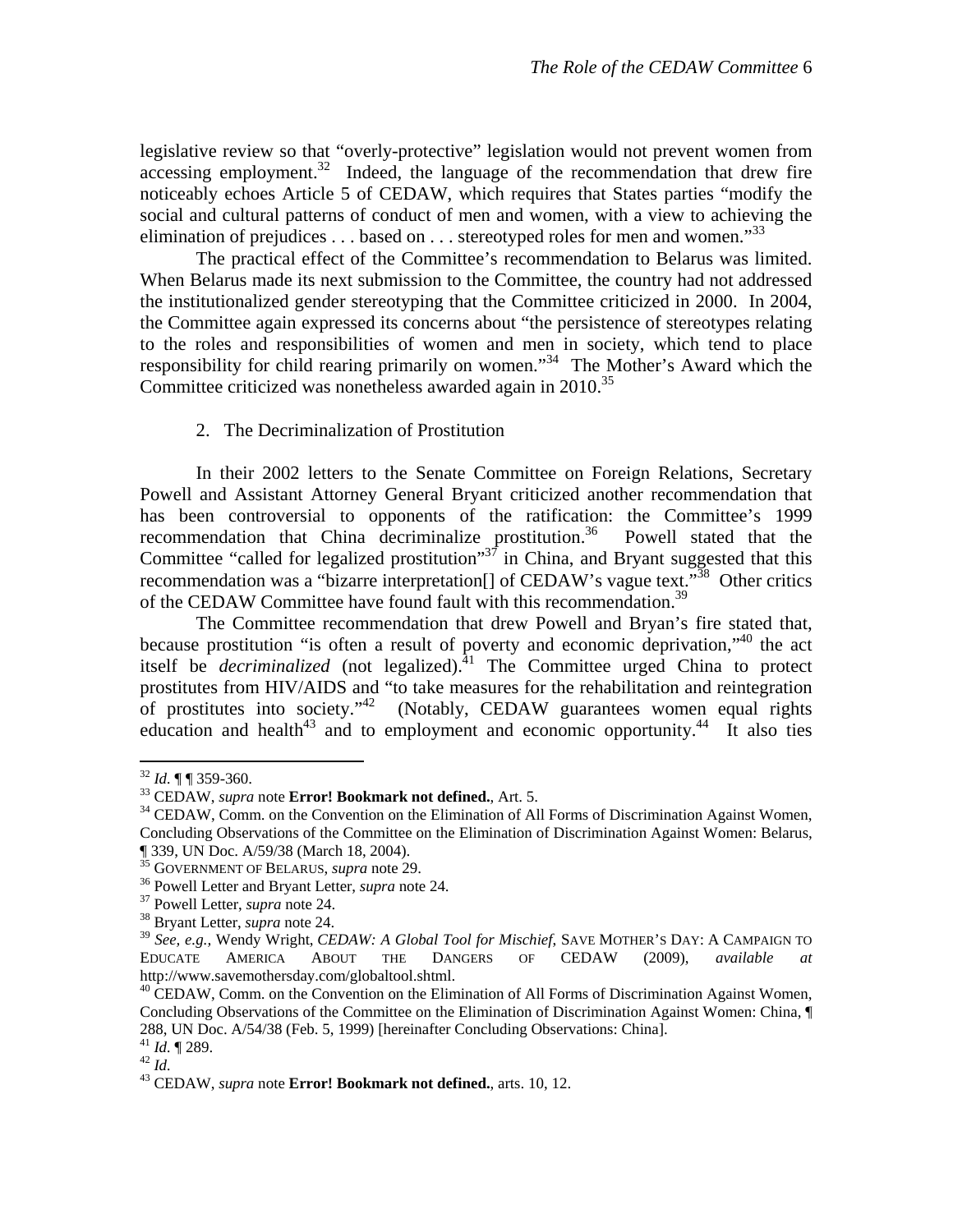trafficking and exploitation to prostitution and obliges States parties to suppress both through legislation.<sup>45</sup>) Contrary to Powell's claim, the Committee did not recommend legalizing prostitution.<sup>46</sup> In fact, the Committee recommended that China "investigate reports of local officials' involvement in trafficking and the exploitation of prostitution, and . . . prosecute all persons engaged in such practices."<sup>47</sup>

 The Committee encouraged China to implement regulations that would protect women sex workers. In this, its recommendation is consistent with the position of human rights groups such as Amnesty International, which has noted that in countries where prostitution is "rampant," regulation allows women "to come forward without fear of repercussions, to seek treatment to prevent HIV/AIDS and other sexually transmitted infections, to obtain health care and education, and to combat trafficking and sex slavery."<sup>48</sup>

 China, like Belarus, did not follow the CEDAW Committee's recommendation. In 2006, CEDAW again criticized China for the continued criminalization of prostitution.<sup>49</sup> The Committee worried that criminalization of prostitution made women subject to discrimination, which is prohibited by CEDAW. It argued "that the continued criminalization of prostitution disproportionately impacts . . . prostitutes rather than . . . the prosecution and punishment of pimps and traffickers. [The Committee] is also concerned that prostitutes may be kept in administrative detention without due process of  $\text{law.}^{50}$ 

3. Access to Abortion

Opponents of the Committee have criticized the Committee's recommendations regarding access to abortion. Secretary Powell faulted the Committee's 1998 statement to Croatia, in which the Committee "strongly recommend[ed] that the Government take steps to secure the enjoyment by women of their reproductive rights by, *inter alia*, guaranteeing them access to abortion services in public hospitals."<sup>51</sup>

The Committee's recommendation was highly fact specific. It urged Croatia to protect legal rights already in place in domestic law. In Croatia in 1998, abortion laws

<sup>&</sup>lt;sup>44</sup> *Id.* arts. 11, 13, 14.<br><sup>45</sup> *Id.* art. 6.<br><sup>46</sup> Convention on the Elimination of All Forms of Discrimination Against Women (CEDAW), AMNESTY INT'L USA, *available at* http://www.amnestyusa.org/violence-against-women/ratify-the-treaty-for-therights-of-women-cedaw/page.do?id=1108216.

<sup>47</sup> Concluding Observations: China, *supra* note 40, ¶ 291. 48 AMNESTY INT'L USA, *supra* note 46.

<sup>&</sup>lt;sup>49</sup> CEDAW, Comm. on the Convention on the Elimination of All Forms of Discrimination Against Women, Concluding Observations of the Committee on the Elimination of Discrimination Against Women: China, ¶ 19, CEDAW/C/CHN/CO/6 (Aug. 25, 2006).<br><sup>50</sup> *Id. Id.* S1 CEDAW, Comm. on the Convention on the Elimination of All Forms of Discrimination Against Women,

Concluding Observations of the Committee on the Elimination of Discrimination Against Women: Croatia, ¶ 117, UN Doc. A/53/38/Rev.1 (1998) [hereinafter Concluding Observations: Croatia].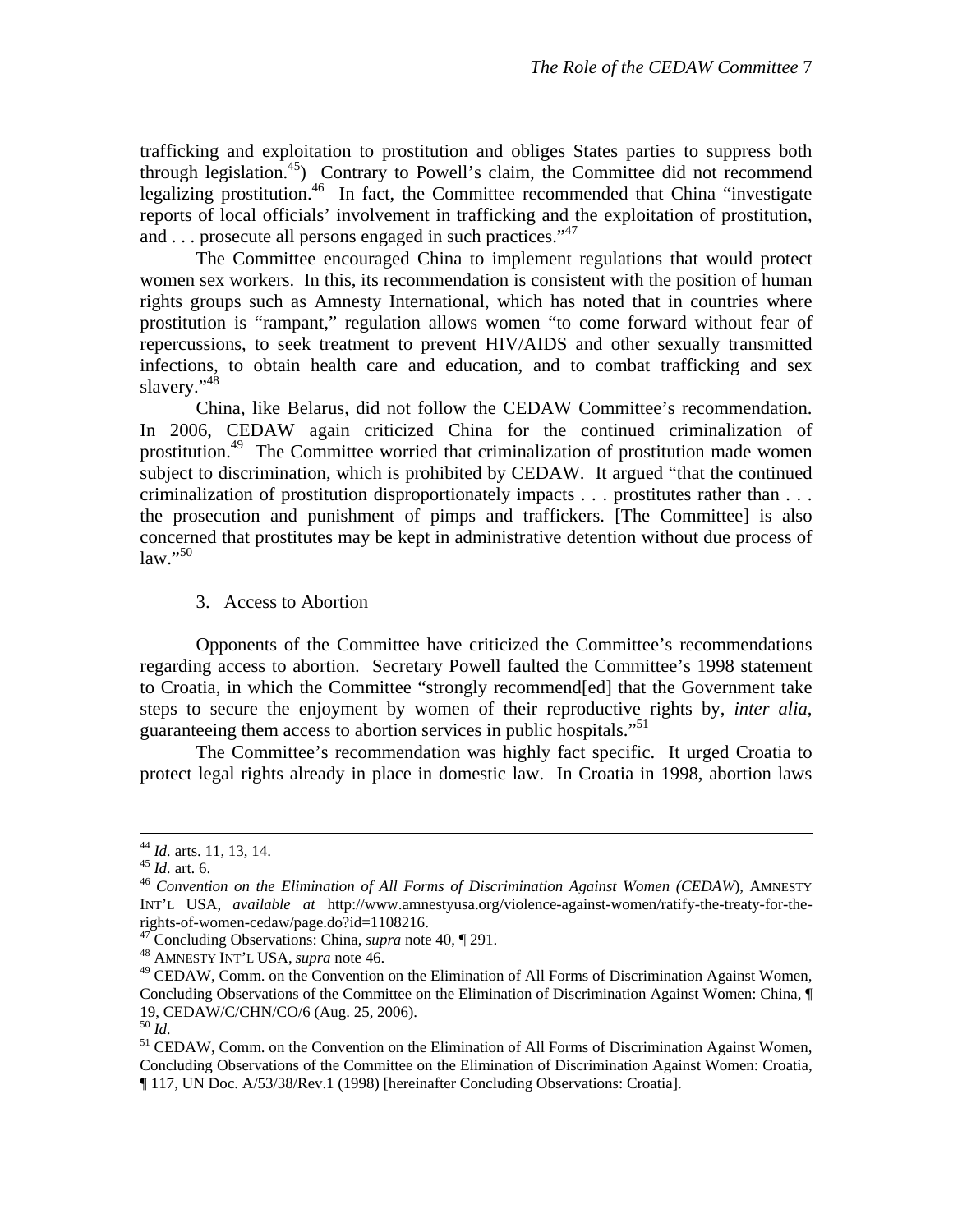were liberal relative to those of other countries.<sup>52</sup> But financial pressures on hospitals interfered with women accessing legal abortion. As the Committee noted, "[S]ervices pertaining to women's reproductive health are the first to be affected as a result of the Government's financial constraints."<sup>53</sup> Hospitals—perhaps as a means of cutting their budgets—were "refus[ing] to provide abortions on the basis of conscientious objection of doctors."54 Under Croatian domestic law, physicians in public hospitals were arguably prohibited from conscientiously objecting to providing abortions—a legal obligation the Committee encouraged the Croatian government to observe.<sup>55</sup> In its next report to the Committee in 2003, Croatia did not discuss hospitals' failure to provide abortion to patients.<sup>56</sup> The Committee did not question Croatia on the issue.<sup>57</sup> Nonetheless, the practice that prompted the Committee's earlier criticism remains largely unchanged: physicians still engage in conscientious objection and thus refuse to provide abortions even in publicly funded hospitals.<sup>58</sup>

There have been other controversial recommendations on abortion by the Committee. Concerned Women for America's Legislative Action Committee, for example, notes with disapproval that the Committee in a recommendation to Mexico "[c]riticized Mexico for a 'lack of access . . . to easy and swift abortion.'"59 In 1998, the Committee expressed concern that Mexico's laws promoted inequality within families, given "the high rate of teenage pregnancy and the lack of access for women in all States to easy and swift abortion."<sup>60</sup> This concern is rooted in CEDAW's Article 16, which guarantees equality within the family. $61$  Article 16(e) gives women and men "[t]he same rights to decide freely and responsibly on the number and spacing of their children," and

 $52$  Abortion was permitted without restriction as to the reason, with parental authorization for minors and a gestational limit of twelve weeks. Anika Rahman et al., *A Global Review of Laws on Induced Abortion,* 

<sup>1985-1997, 24</sup> INT'L FAMILY PLANNING PERSP. 56, 58 (1998).<br><sup>53</sup> Concluding Observations: Croatia, *supra* note 51,  $\P$  109.<br><sup>54</sup> Id.<br><sup>55</sup> Dalida Rittossa, *Taking the Right to Abortion in Croatia Seriously--One of the Basi* 

<sup>&</sup>lt;sup>56</sup> CEDAW, Comm. on the Convention on the Elimination of All Forms of Discrimination Against Women, Combined second and third periodic reports of States parties: Croatia, CEDAW/C/CRO/2-3 (Oct. 27, 2003).

<sup>&</sup>lt;sup>57</sup> CEDAW, Comm. on the Convention on the Elimination of All Forms of Discrimination Against Women, List of issues and questions with regard to the consideration of periodic reports: Croatia, CEDAW/PSWG/2005/I/CRP.1/Add.2 (Aug. 6, 2004); CEDAW, Comm. on the Convention on the Elimination of All Forms of Discrimination Against Women, Concluding comments: Croatia, CEDAW/C/CRO/CC/2-3 (Feb. 15, 2005).

<sup>58</sup> Christine McCafferty, *Women's Access to Lawful Medical Care: the Problem of Unregulated Use of Conscientious Objection*, Council of Europe Social, Health and Family Affairs Committee, Doc. 12347, paras. 20, 30 (July 20, 2010).<br><sup>59</sup> WRIGHT, *supra* note 39.

<sup>&</sup>lt;sup>60</sup> CEDAW, Comm. on the Convention on the Elimination of All Forms of Discrimination Against Women, Concluding Observations of the Committee on the Elimination of Discrimination against Women: Mexico, ¶¶ 398-399, UN Doc. A/53/38 (May 14, 1998) [hereinafter Concluding Observations: Mexico].

<sup>61</sup> CEDAW, *supra* note **Error! Bookmark not defined.**, art. 16.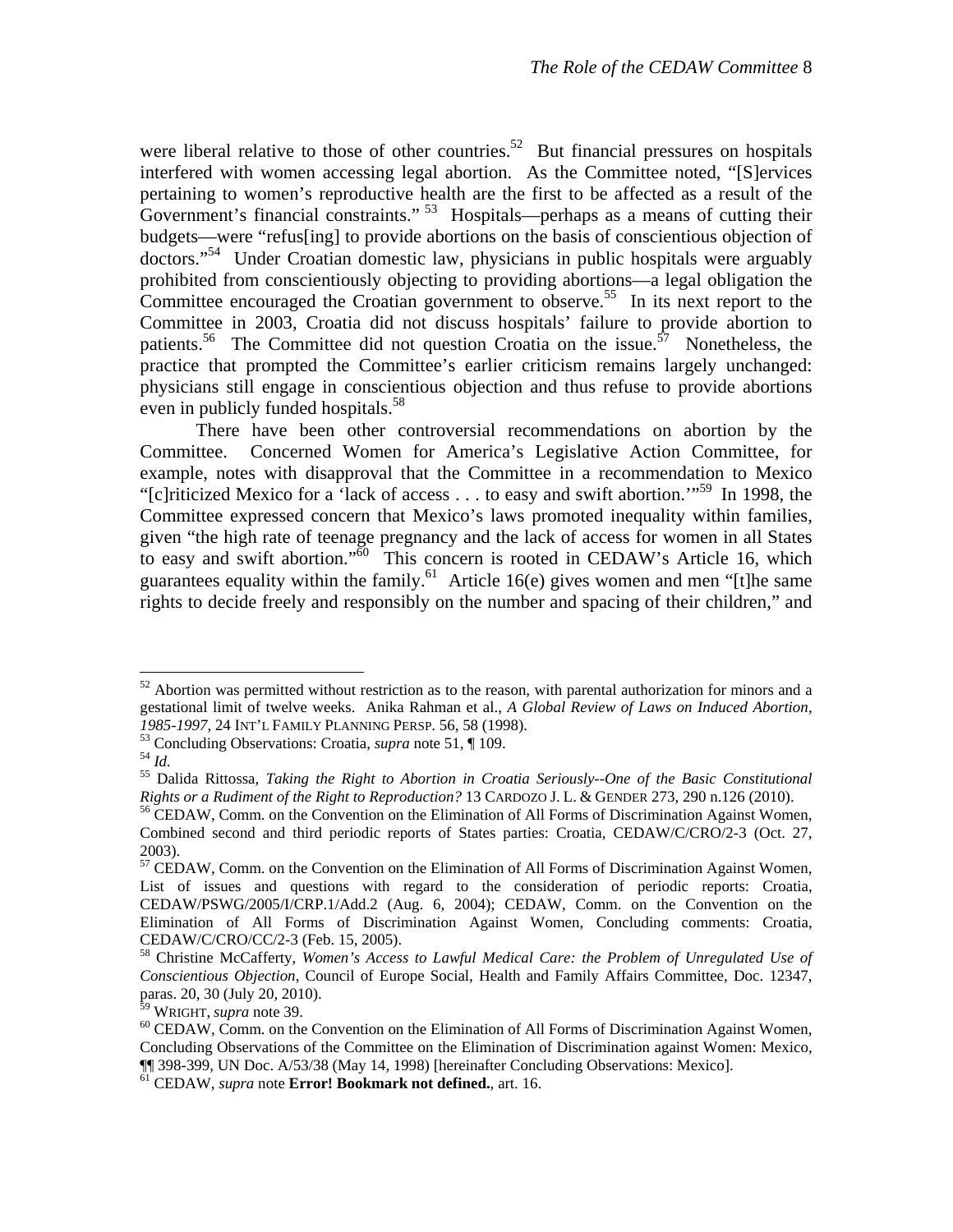it ensures that women "have access to the information, education and means to enable them to exercise these rights." $62$ 

 As a means to address Mexico's inequality within the family, the Committee recommended that Mexico "consider the advisability of revising the legislation criminalizing abortion" and that it "weigh the possibility of authorizing the use of the RU486 contraceptive."63 It also recommended that Mexican states "review their legislation so that, where necessary, women are granted access to rapid and easy abortion."64 The Committee's 2006 recommendations to Mexico indicate that Mexico like Belarus and China—did not abide by the Committee's recommendations. The Committee noted that while abortion was legalized "in specific cases," women still "do not have access to safe abortion services and to a wide range of contraceptive measures."65

### *B. The Committee's Legal Authority*

 Opponents of the CEDAW Committee argue that the Committee's recommendations will bind States parties—and would bind the United States if it were to ratify CEDAW. Wendy Wright, President of Concerned Women for America, argues that by ratifying CEDAW, the United States could "hand over our right" to make decisions on "the most controversial issues in America," such as access to abortion, the decriminalization of prostitution, equal pay, and sex education.<sup>66</sup> Susan Yoshihara of the Catholic Family and Human Rights Institute describes the Committee as a "compliance committee" that can instruct States parties to change their domestic laws "without any authority from sovereign states."67

These concerns are unfounded. In fact, the Committee's findings and recommendations have no direct binding legal authority under either domestic or international law. As the International Law Association stated after an extensive review of the status of treaty body findings, "It seems to be well accepted that the findings of . . . treaty bodies do not themselves constitute binding interpretations of . . . treaties."68 Governments do not consider treaty body recommendations "formally binding[,]" and they "may not give effect to [the recommendations] as a matter of course."69 Moreover, treaty bodies themselves do not consider their "concluding observations, *per se*," to be

<sup>&</sup>lt;sup>62</sup> *Id.* art. 16(e).<br><sup>63</sup> Concluding Observations: Mexico, *supra* note 60, ¶ 408.<br><sup>64</sup> *Id.* ¶ 426.<br><sup>65</sup> CEDAW, Comm. on the Convention on the Elimination of All Forms of Discrimination Against Women, Concluding Observations of the Committee on the Elimination of Discrimination against Women: Mexico, ¶ 32, CEDAW/C/MEX/CO/6 (Aug. 26, 2006).<br><sup>66</sup> WRIGHT, *supra* note 39.

<sup>&</sup>lt;sup>67</sup> Susan Yoshihara, *CEDAW Reality Check*, CATHOLIC FAMILY AND HUMAN RIGHTS INSTITUTE (May 2, 2007), *available at* http://www.c-fam.org/publications/id.580/pub detail.asp.

<sup>&</sup>lt;sup>68</sup> INTERNATIONAL LAW ASSOCIATION, FINAL REPORT ON THE IMPACT OF FINDINGS OF UNITED NATIONS HUMAN RIGHTS TREATY BODIES 5 (2004).<br><sup>69</sup>Id.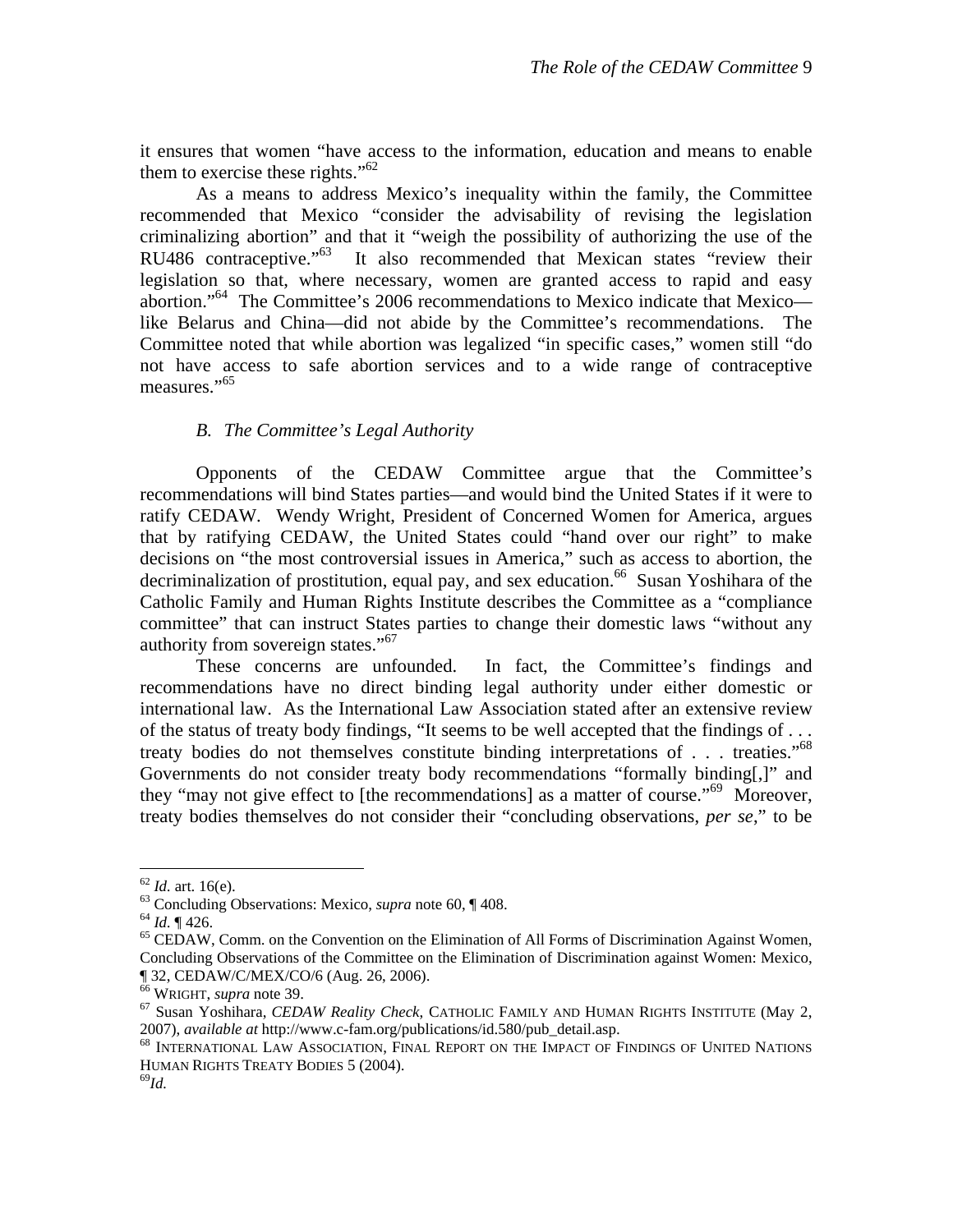legally binding: "the plain text of all concluding observations adopted thus far makes clear that treaty bodies see their role as advisory and recommendatory."<sup>70</sup>

 Recommendations of committees under human rights treaties do have some authority, even if that authority is not directly binding legal authority. The International Law Association has suggested that human rights committee recommendations and findings may "constitute, or may generate, 'subsequent practice in the application of the treaty which establishes the agreement of the parties regarding its interpretation.<sup>"71</sup> It further suggests that subsequent practice is "to be taken into account in the interpretation of the treaty" under the Vienna Convention on the Law of Treaties (VCLT). The ILA acknowledges that under a traditional view of treaty interpretation, committee activities are not tantamount to "subsequent practice"—only "the responses of individual States or of the States parties as a whole to the findings of the committees would constitute such practice."<sup>72</sup> However, it maintains that human rights treaties might differ from other treaties because and the subject matter of the treaties differ. Human rights treaties are aimed at protecting citizens against their own states; in this context, Committees play a special role in monitoring violations. Thus, the ILA suggests that it is "arguable that in interpreting these types of [human rights] treaties . . ., relevant subsequent practice might be broader than subsequent *State* practice and include the considered views of the treaty bodies adopted in the performance of the functions conferred on them by the States parties."73

 Even given the special authority that human rights committee recommendations may hold, it is important to recognize that the CEDAW Committee lacks power to enforce its recommendations, and it cannot punish any country for violating or failing to implement CEDAW.<sup>74</sup> Treaty enforcement "is left to individual governments. The treaty grants no enforcement authority to the United Nations or any other international body."<sup>75</sup> The Senate Committee on Foreign Relations affirms that the CEDAW Committee has "no power to enforce its recommendations,"76 and even Secretary Powell acknowledged that "State Parties have always retained the discretion on whether to implement any recommendations made by the Committee."<sup>77</sup>

Because the Committee's recommendations have no binding legal authority on States parties,78 the Committee has impact on its States parties through an iterative

<sup>70</sup> Michael O'Flaherty, *The Concluding Observations of United Nations Human Rights Treaty Bodies*, 6 HUM. RTS. L. REV. 27, 33 (2006).<br><sup>71</sup> INTERNATIONAL LAW ASSOCIATION, *supra* note 68, at 5.<br><sup>72</sup> Id. at 6.<br><sup>73</sup> Id. at 6.<br><sup>74</sup> The CEDAW Committee: A Space for Our Rights, ASSOCIATION FOR WOMEN'S RIGHTS IN DEVELOPMENT

<sup>(</sup>AWRD) (Dec. 2, 2008), *available at* http://www.awid.org/eng/Issues-and-Analysis/Library/The-CEDAW-

Committee-A-Space-for-Our-Rights.<br><sup>75</sup> Elizabeth M. Schneider, *Transnational Law as a Domestic Resource: Thoughts on the Case of Women's Rights*, 38 NEW. ENG. L. REV. 689, 713 (2004).

<sup>&</sup>lt;sup>76</sup> S. COM. ON FOREIGN RELATIONS, *supra* note **Error! Bookmark not defined.**, at 5.<br><sup>77</sup> Powell Letter, *supra* note 24.<br><sup>78</sup> This is true even under CEDAW's Optional Protocol: Although the Protocol establishes mechanis the submission and investigation of complaints, it provides the Committee with no mechanisms for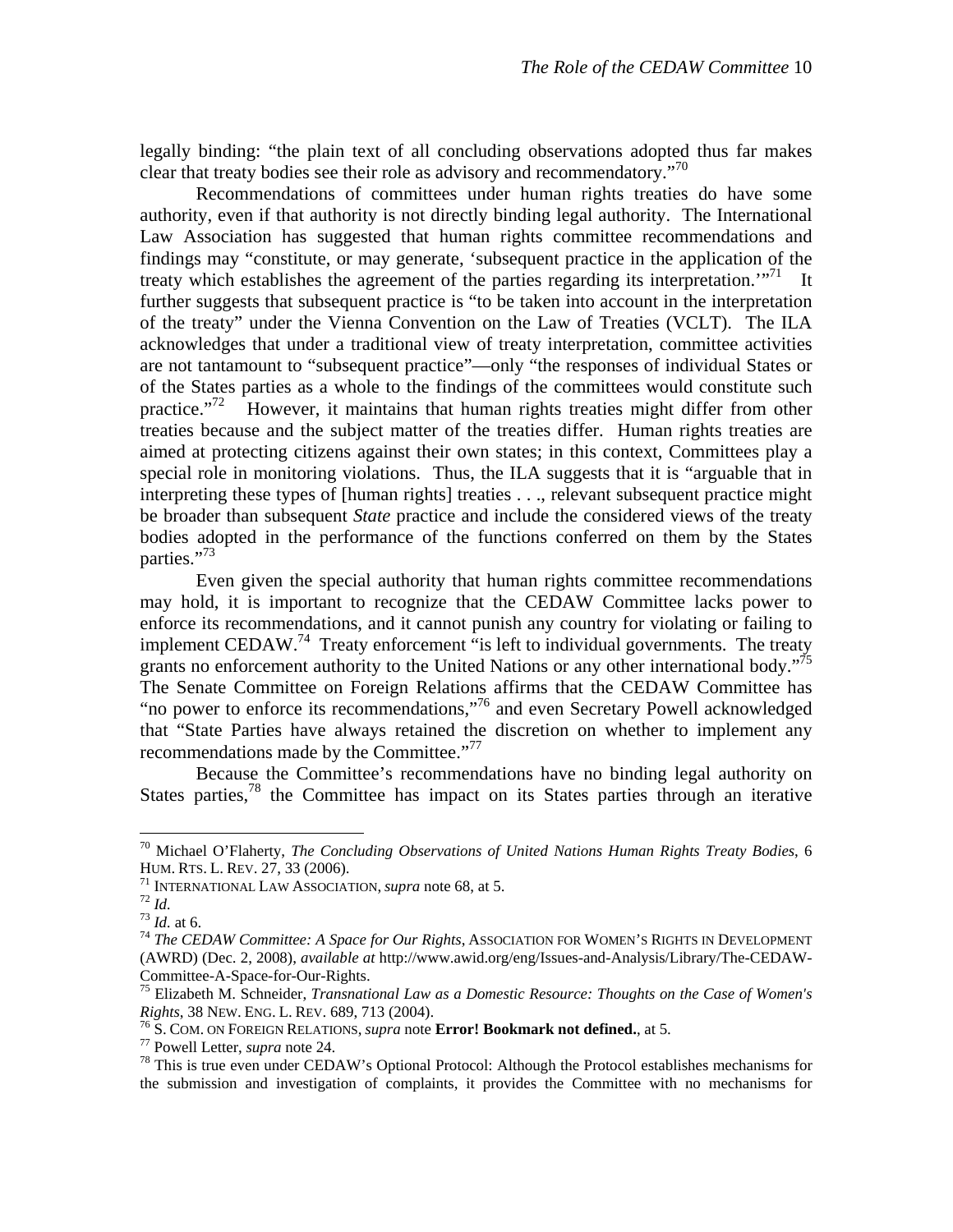process of dialogue: requesting information from States parties, posing questions to the states, taking note of written and oral reports by states, and commenting on state practice. Through this process the Committee has influenced state practice in some countries: In Kuwait, for example, "Parliament voted to extend voting rights to women [in 2005] following a recommendation by the CEDAW Committee to eliminate discriminatory provisions in its electoral law."<sup>79</sup> This decision was not mandated by the CEDAW Committee but the dialogue between Kuwait and the Committee helped encourage the legislative revision.

#### **III.The United States' Potential Role As a Party to CEDAW**

 If the United States were to become a party to CEDAW, it could join the process of dialogue and engagement with other States parties. The United States has found such dialogue with other human rights treaty bodies productive,  $80$  even though it has repeatedly made clear that recommendations made by human rights committees are not legally binding. $81$ 

U.S. engagement with the CAT Committee previews the kind of mutually respectful engagement the United States would likely have with the CEDAW Committee. In 2006, for example, the United States submitted its "lengthy" second periodic report to the CAT Committee, "participate[d] in a dialogue with the Committee" in person, and gave the CAT Committee "extensive written answers" and oral answers to its questions.<sup>82</sup> The U.S. delegation acknowledged the government's imperfections and emphasized its commitment to comply with  $CAT.^{83}$ . At the same time, in its 2007 one year follow-up report to the CAT Committee, the United States repeatedly asserted its right to disagree with the Committee's recommendations. When the CAT Committee recommendations applied the CAT treaty where the United States felt that the treaty was not applicable, for example, the United States implied in its response that it would disregard these recommendations.<sup>84</sup> Thus the United States, while acknowledging its obligation to comply with CAT and taking its engagement with the CAT Committee seriously, did not treat the recommendations of the CAT Committee as legally binding.

 As a State party to CEDAW, the United States could also participate in the process of appointing experts to the CEDAW Committee, allowing it to shape the

enforcing its recommendations. *See* Optional Protocol to the Convention on the Elimination of All Forms of Discrimination Against Women Arts. 5-8, Oct. 6, 1999, [\_\_],

<sup>79</sup> CEDAW TASK FORCE, FAST FACTS ABOUT CEDAW (2010), *available at*  http://www.cedaw2010.org/index.php/press-room/fast-facts-about-cedaw.<br><sup>80</sup> Melish, *supra* note 8, at 408-409.<br><sup>81</sup> *Id.* at 414. <br>82 U.S. STATE DEP'T, U.S. DELEGATION DEPARTURE STATEMENT (2006), *available at* 

http://www.state.gov/g/drl/rls/68566.htm.<br><sup>83</sup> *Id.* 84 U.S. State Dep't, United States Response to Specific Recommendations Identified by the

COMMITTEE AGAINST TORTURE 5-6 (2006).